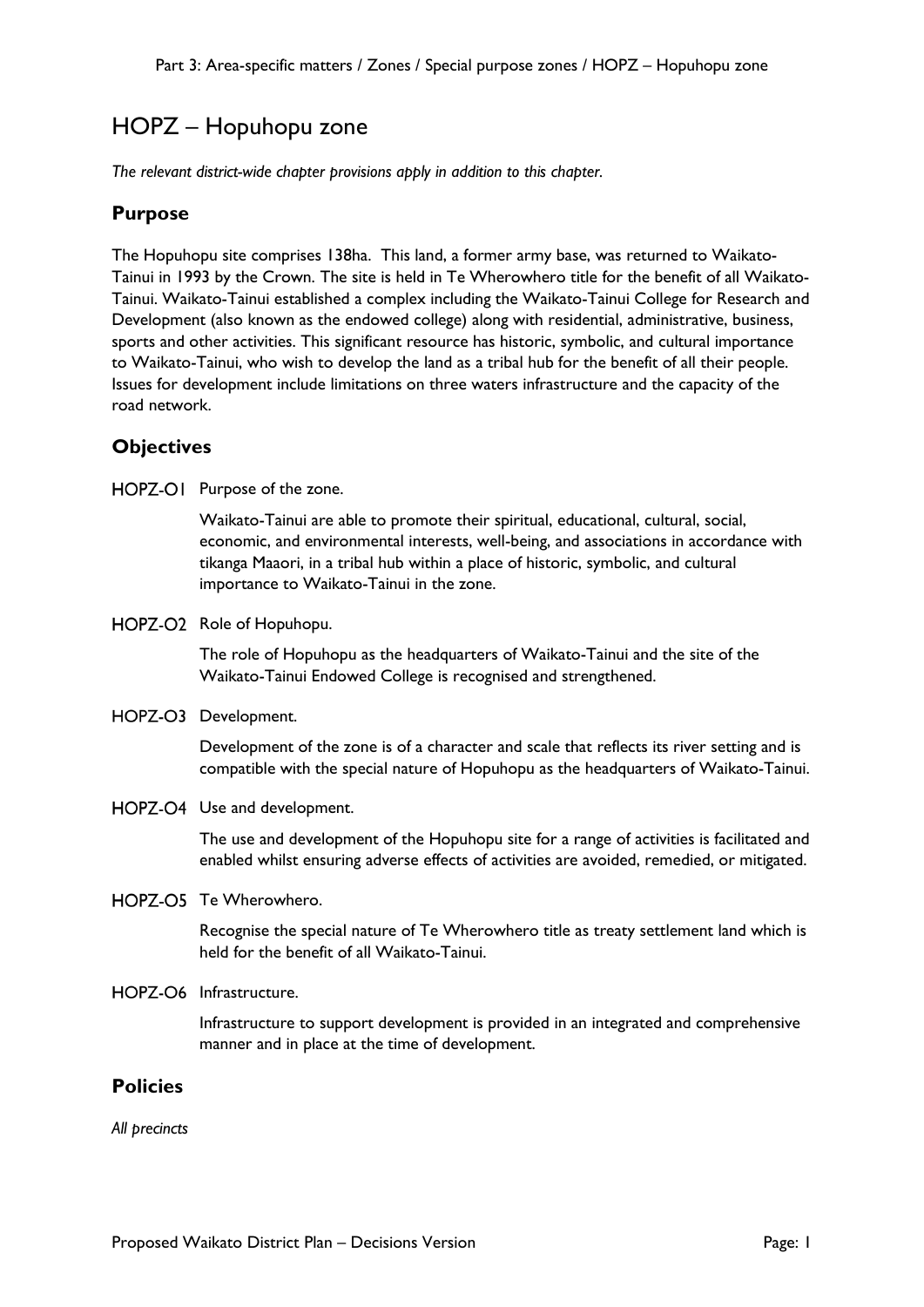HOPZ-PI Hopuhopu precincts.

- (1) Provide for a range of compatible activity types in appropriate locations by defining specific precincts within the zone, being:
	- (a) PREC8 Hopuhopu residential precinct providing for predominantly residential activities;
	- (b) PREC9 Hopuhopu education and conference precinct providing for predominantly educational and conference facilities
	- (c) PREC10 Hopuhopu business precinct providing for predominantly business activities;
	- (d) PREC11 Hopuhopu open space precinct providing for predominantly open space, used for recreational and rural activities; and
	- (e) PREC12 Hopuhopu mixed use precinct providing for predominantly mixed use activities
- HOPZ-P2 Built form.
- (1) Promote well-designed built form that:
	- (a) Responds to the characteristics and qualities of the area and provides for tikanga Maaori;
	- (b) Promotes development that is sympathetic to and celebrates cultural and historic values;
	- (c) Provides for a highly-connected network of pedestrian and cycle ways within each precinct and linking to the wider Hopuhopu area;
	- (d) Promotes vehicle and pedestrian safety
	- (e) Creates strong visual and physical links to the Waikato River.
- HOPZ-P3 Cultural activities.

Provide for a range of cultural activities to occur.

HOPZ-P4 Character.

Encourage attractive character with generous on-site open space, landscaping, screening and street planting.

HOPZ-P5 Cultural events and temporary events.

Enable cultural events, and temporary events and associated temporary structures provided any adverse effects are managed.

HOPZ-P6 Servicing.

Require habitable buildings to connect to public reticulated network networks for wastewater and potable water with adequate capacity; and require all development to provide land drainage and stormwater disposal either through a reticulated network or in accordance with the EIT – Energy, infrastructure and transport section.

- HOPZ-P7 Adverse effects.
- (1) Minimise adverse effects on the environment and surrounding area by: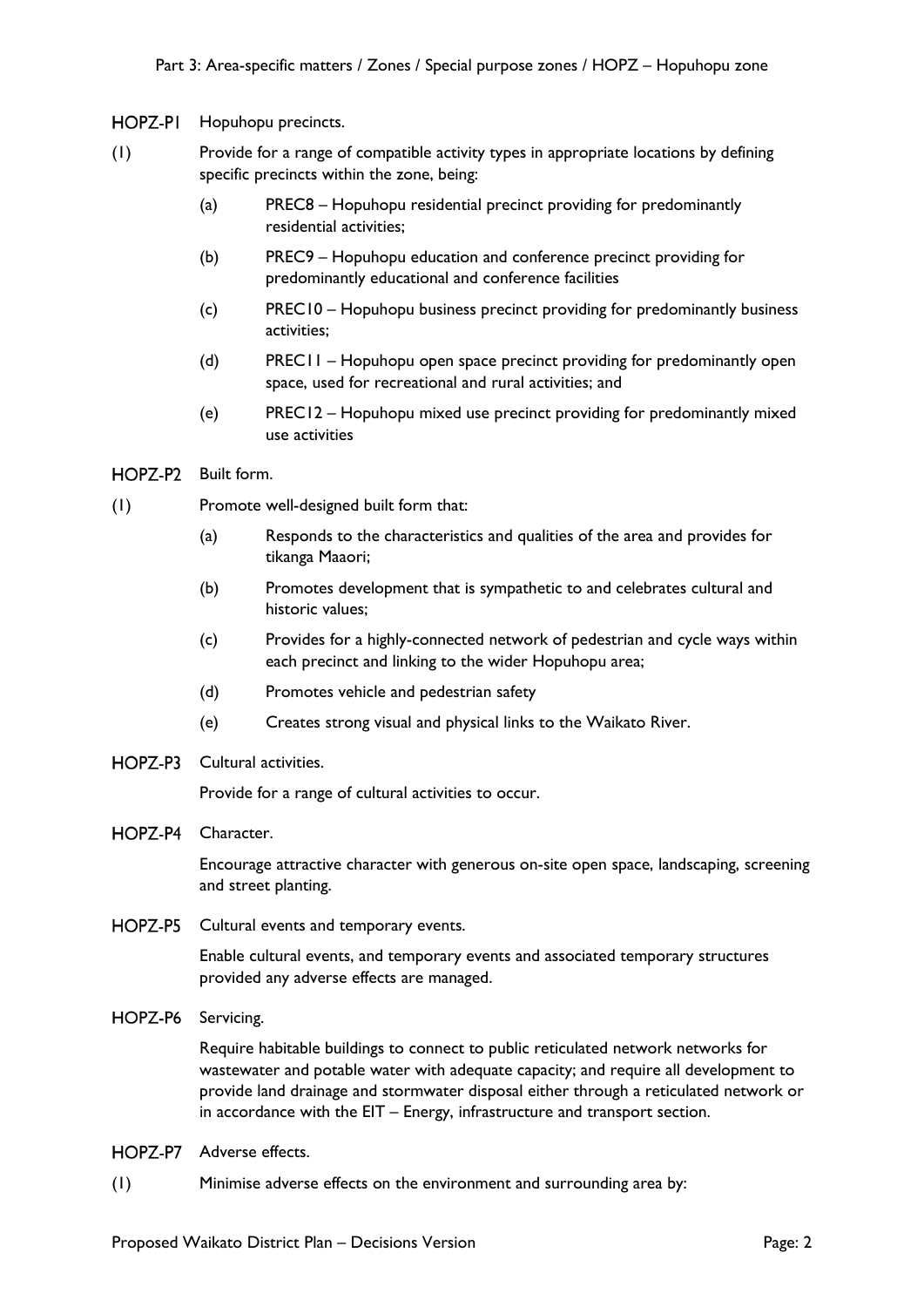- (a) Identifying defined precincts as a means of separating incompatible activities;
- (b) Ensuring that height, bulk and building scale are in keeping with the amenity values of the area;
- (c) Maintaining the amenity values of neighbouring zones and sites through mechanisms such as setbacks from boundaries and height limits;
- (d) Requiring the bulk and location of development to maintain sunlight access and privacy, and to minimise visual dominance effects on adjoining sites;
- (e) Requiring that noise levels measured within any other site in any other zone must meet the permitted noise levels for that zone;
- (f) Requiring that any signage is compatible with the Precinct within which it is located, does not detract from the visual amenity of the surrounding environment, and does not distract, confuse or obstruct motorists, pedestrians and other road users;
- (g) Minimising the adverse effects of sediment and stormwater runoff from earthworks;
- (h) Ensuring the safe and efficient operation and functioning of the transport network and internal access to facilities;
- (i) Ensuring there is sufficient open space in each precinct to provide for landscaping and on-site stormwater disposal;
- (j) Ensuring that the design of buildings supports good urban design, particularly when visible from Old Taupiri Road and the Waikato River.
- HOPZ-P8 Industrial development.

Avoid industrial development in precincts: PREC8, PREC9, PREC11 and PREC12.

HOPZ-P9 Land use transport integration.

Provide for the integration of land use with transport infrastructure.

- *PREC8 Hopuhopu residential precinct policies*
- PREC8-P1 Use and development.

Provide for the use and development of land for a range of residential and cultural activities.

PREC8-P2 Design of residential units.

Allow for flexibility in the layout and design of residential units and activities to enable tikanga Maaori to be incorporated.

- PREC8-P3 Building form and layout.
- (1) Building forms and layout of residential development:
	- (a) Provides for a highly-connected network of pedestrian and cycle ways linking to the wider Hopuhopu area;
	- (b) Creates a distinct neighbourhood that reflects the special nature of Hopuhopu;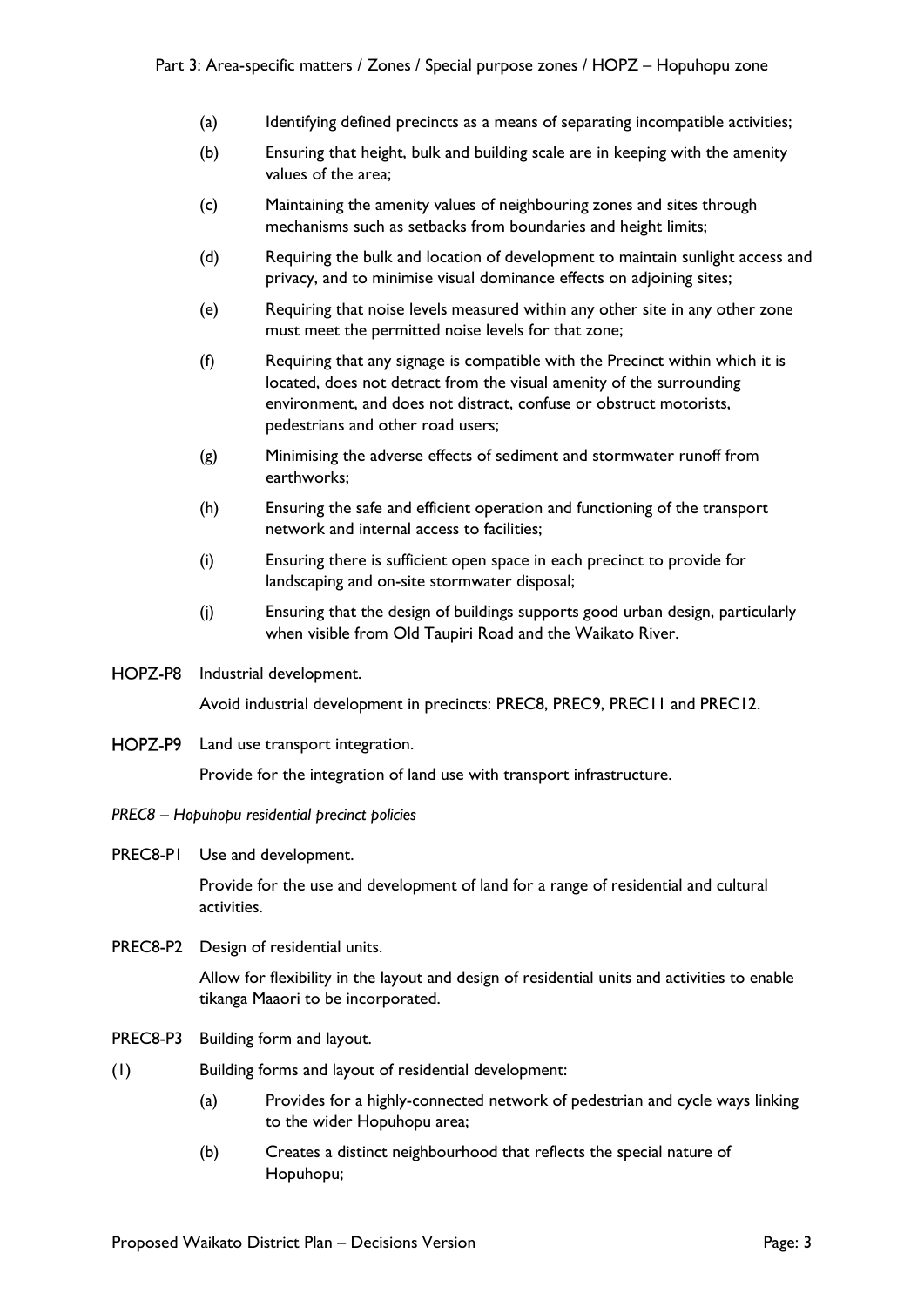- (c) Provides for a range of types and densities of residential units, up to one unit per 450m2;
- (d) Provides for good street outlook/surveillance to contribute to safety;
- (e) Promotes vehicle and pedestrian safety;
- (f) Promotes development that is sympathetic to and celebrates cultural and historic values.
- PREC8-P4 Non-residential activities.

Limit non-residential activities to a scale that is compatible with residential amenity.

- *PREC9 Hopuhopu education and conference precinct policies*
- PREC9-P1 Activities.

Provide for the use and development of a range of educational facilities, community facilities, conference facilities and ancillary activities, recognising and strengthening the role of the Endowed College as a Waikato-Tainui academic and research college drawing on maatauranga Maaori and indigenous knowledge systems, within a national and international community of scholars.

PREC9-P2 Health facilities.

Enable the use and development of health facilities including in a way which recognises tikanga Maaori.

PREC9-P3 Accommodation.

Provide for the use and development of visitor accommodation and other accommodation ancillary to educational, community and conference activities.

PREC9-P4 Commercial activities.

Limit commercial activities to activities ancillary to a community facility, an educational facility, or a conference centre.

PREC9-P5 Building form and layout.

Building forms and layout of development promotes development that is sympathetic to local amenity and celebrates cultural and historic values.

- *PREC10 Hopuhopu business precinct policies*
- PREC10-P1 Development.

Development of commercial activities, light industrial activities, and offices is carried out in a way and at a scale that complements and supports the role of business and industrial centres in the District, whilst meeting needs of the Waikato-Tainui community.

PREC10-P2 Employment opportunities.

Provide for employment opportunities through a range of activities.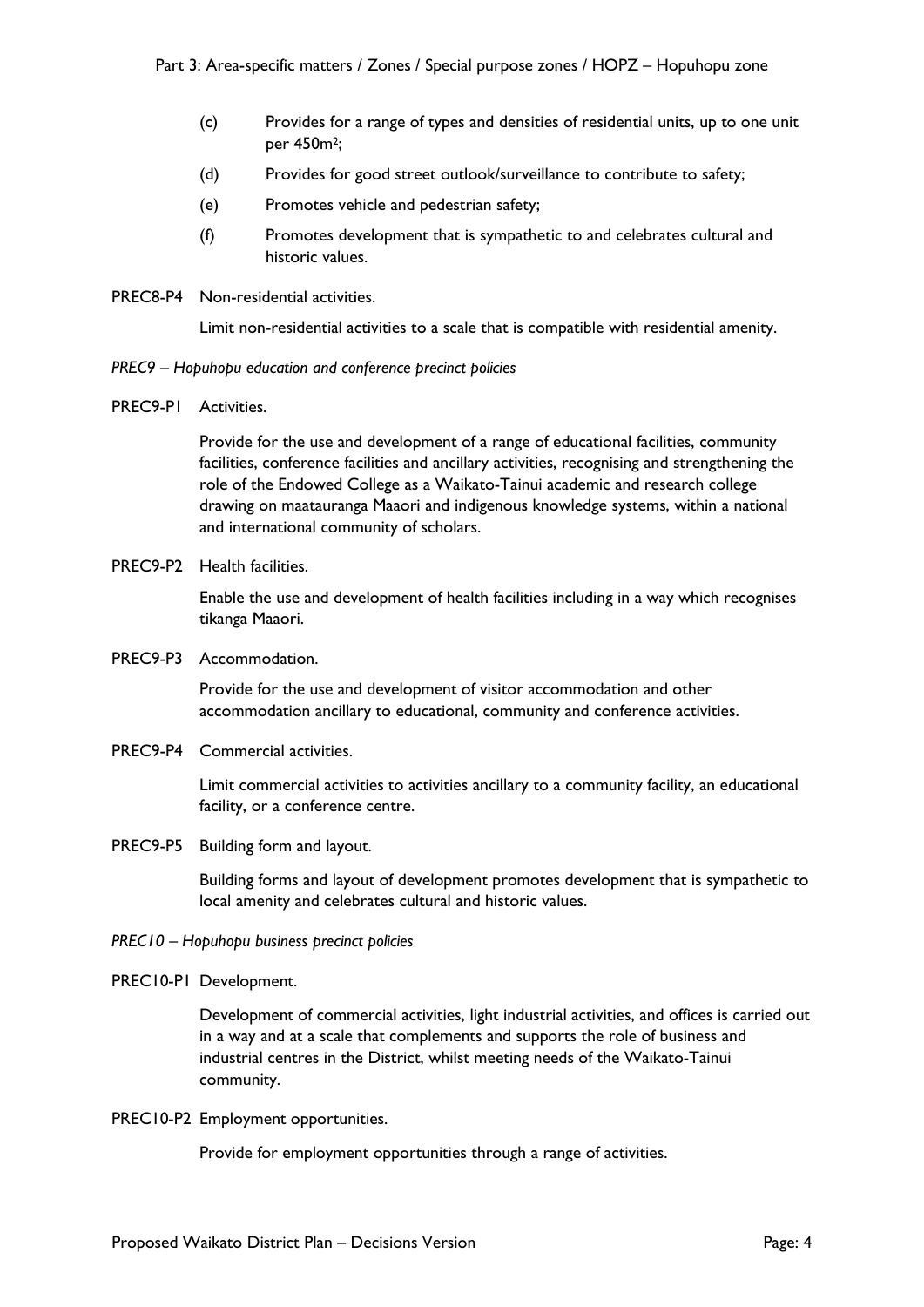PREC10-P3 Recreational and health facilities.

Enable the use and development of recreational and health facilities including in a way which recognises tikanga Maaori.

PREC10-P4 Visitor accommodation.

Provide for the use and development of visitor accommodation.

- *PREC11 Hopuhopu open space precinct policies*
- PREC11-P1 Open space character.

Maintain the predominant open space character of PREC11 – Hopuhopu open space precinct in the scale, design, type and location of any development.

PREC11-P2 Use and development.

Enable the use and development of facilities for farming activities including plant nurseries; and recreation, educational and industry training activities compatible with the open space character of PREC11 – Hopuhopu open space precinct.

PREC11-P3 Commercial, office, and industrial activities

Avoid commercial, office, and industrial activities in PREC11 – Hopuhopu open space precinct, except for activities ancillary to farming activities, plant nurseries, recreation, educational and industry training.

PREC11-P4 Residential activities.

Avoid residential activities in PREC11 – Hopuhopu open space precinct.

PREC11-P5 Reverse sensitivity.

Avoid activities that will result in reverse sensitivity effects and/or conflict with permitted activities outside the precinct, including motorised recreation.

- *PREC12 Hopuhopu mixed use precinct policies*
- PREC12-P1 Use and development.
- (1) Enable the use and development of mixed use activities and for kaumaatua housing, in a way which:
	- (a) Ensures the exercise of tikanga Maaori, including in the design and layout of buildings, facilities and activities; and
	- (b) Enhances the Waikato-Tainui relationship with the Waikato River.
- PREC12-P2 Commercial activities and offices.

Development of commercial activities and offices is limited, to retain space for other enabled activities in PREC12 – Hopuhopu mixed use precinct, and is carried out in a way and at a scale that complements and supports the role of business and industrial centres throughout the District, whilst meeting needs of the Waikato-Tainui community.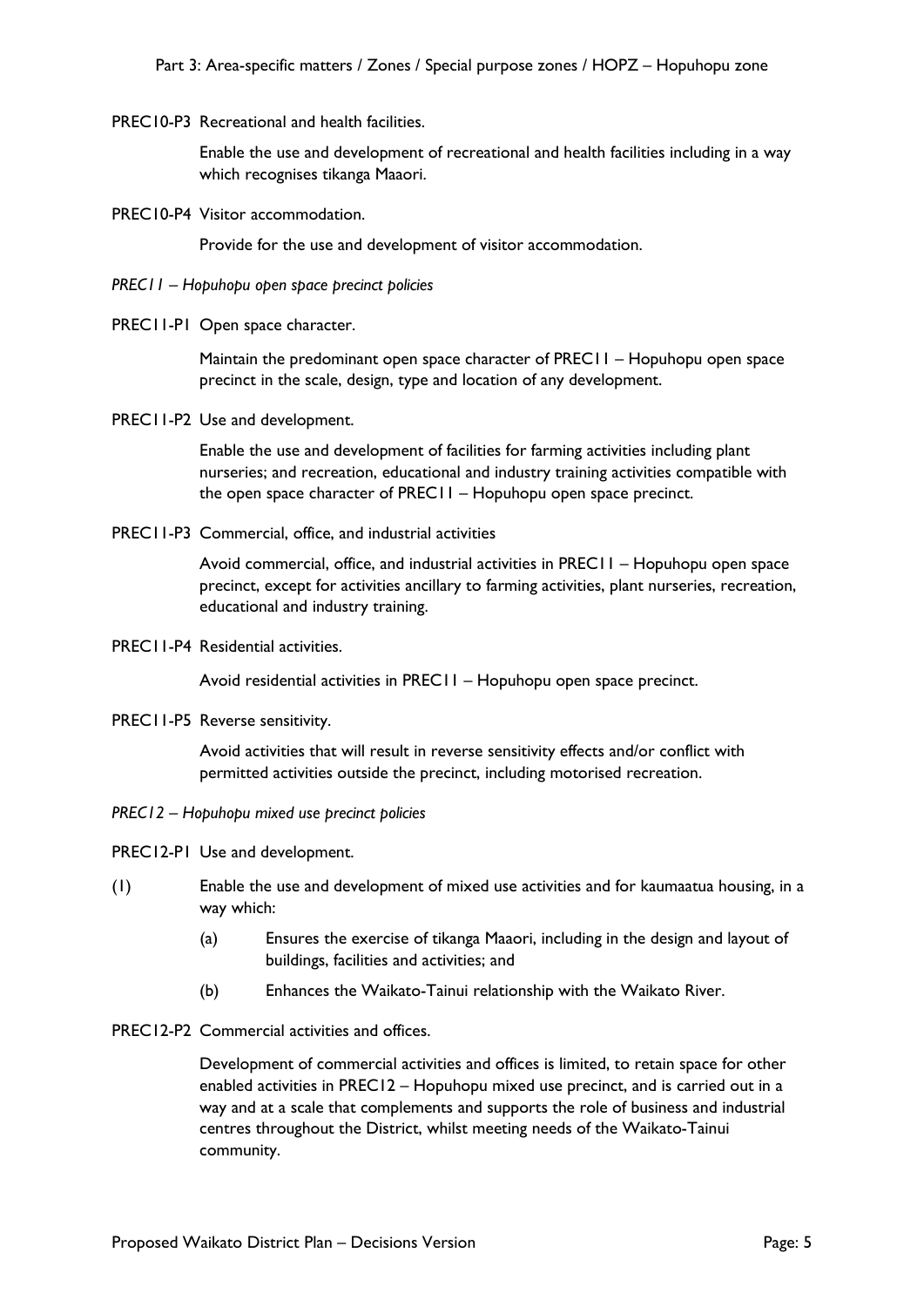PREC12-P3 Retail.

Provide for small-scale retail activities.

## **Rules**

*Advice note:* 

*Additional consent may be required for subdivision and change of use where contaminated soil is reasonably likely to harm human health, under the Resource Management (National Environmental Standard for Assessing and Managing Contaminants in Soil to Protect Human Health) Regulations 2011.*

*Land use – activities*

In addition to the activity-specific standards listed below, permitted activities must also comply with all relevant Land-use effects standards and Land-use building standards in this chapter, as well as the standards in Part 2 / District-wide matters / General district-wide matters.

| <b>HOPZ-RI</b>                      | Places of cultural significance                                                 |                                                |
|-------------------------------------|---------------------------------------------------------------------------------|------------------------------------------------|
| (1) Activity status: PER            |                                                                                 | (2) Activity status where compliance not       |
| <b>Activity-specific standards:</b> |                                                                                 | achieved: n/a                                  |
| Nil.                                |                                                                                 |                                                |
| HOPZ-R2                             | Cultural event                                                                  |                                                |
| (1) Activity status: PER            |                                                                                 | (2) Activity status where compliance not       |
| <b>Activity-specific standards:</b> |                                                                                 | achieved: n/a                                  |
| Nil.                                |                                                                                 |                                                |
| HOPZ-R3                             | Informal recreation                                                             |                                                |
| (1) Activity status: PER            |                                                                                 | (2) Activity status where compliance not       |
| <b>Activity-specific standards:</b> |                                                                                 | achieved: n/a                                  |
| Nil.                                |                                                                                 |                                                |
| HOPZ-R4                             | Conservation activity                                                           |                                                |
| (I) Activity status: PER            |                                                                                 | (2) Activity status where compliance not       |
| <b>Activity-specific standards:</b> |                                                                                 | achieved: n/a                                  |
| Nil.                                |                                                                                 |                                                |
| HOPZ-R5                             | Construction or alteration of a building for a sensitive land use               |                                                |
| (1) Activity status: PER            |                                                                                 | (2) Activity status where compliance not       |
| <b>Activity-specific standards:</b> |                                                                                 | achieved: RDIS                                 |
|                                     | (a) The construction or alteration of a                                         | Council's discretion is restricted to the      |
|                                     | building for a sensitive land use that                                          | following matters:                             |
|                                     | complies with all of the following                                              | (a) Effects on the amenity values of the site; |
| standards:                          |                                                                                 | (b) The risk of electrical hazards affecting   |
|                                     | (i) It is set back a minimum of 10m from                                        | the safety of people;                          |
|                                     | the centre of line of any electrical<br>distribution or transmission lines, not | (c) The risk of damage to property; and        |
|                                     | associated with the National Grid,                                              | (d) Effects on the operation, maintenance      |
|                                     | that operate at a voltage of up to                                              | and upgrading of the electrical                |
| II0kV; or                           |                                                                                 | distribution or transmission lines.            |
|                                     | (ii) It is set back a minimum of 12m from                                       |                                                |
|                                     | the centre of line of any electrical                                            |                                                |
|                                     | distribution or transmission lines, not                                         |                                                |
|                                     | associated with the National Grid,                                              |                                                |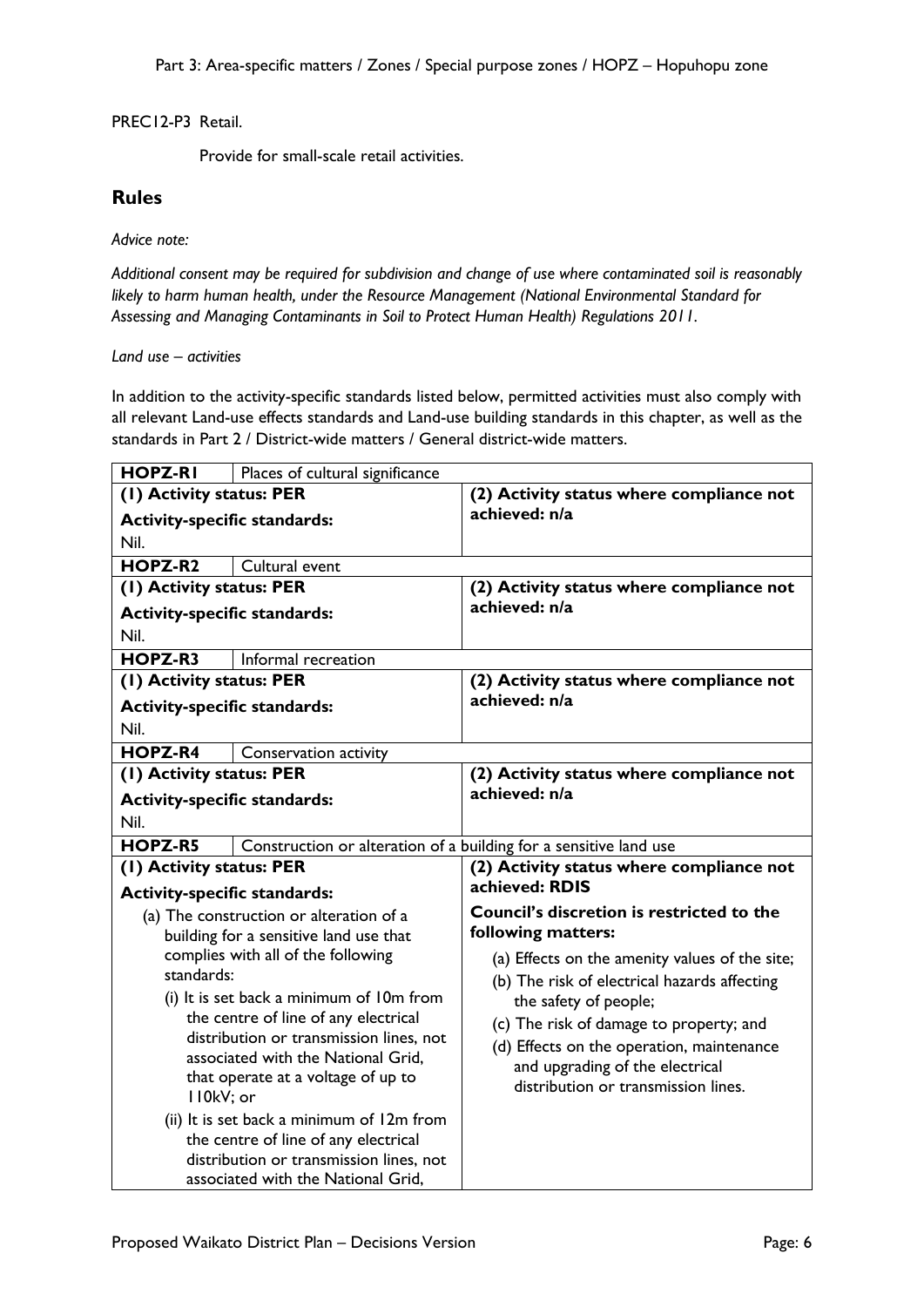| more.                               | that operate at a voltage of I IOkV or                                        |                                                                           |
|-------------------------------------|-------------------------------------------------------------------------------|---------------------------------------------------------------------------|
| HOPZ-R6                             | Construction, demolition, addition, and alteration of a building or structure |                                                                           |
| (1) Activity status: PER            |                                                                               | (2) Activity status where compliance not                                  |
| <b>Activity-specific standards:</b> |                                                                               | achieved: n/a                                                             |
| Nil.                                |                                                                               |                                                                           |
| <b>HOPZ-R7</b>                      | Hazardous waste storage, processing or disposal                               |                                                                           |
| <b>Activity status: DIS</b>         |                                                                               |                                                                           |
| HOPZ-R8                             | Transport depot                                                               |                                                                           |
| <b>Activity status: DIS</b>         |                                                                               |                                                                           |
| HOPZ-R9                             | Intensive farming                                                             |                                                                           |
| <b>Activity status: DIS</b>         |                                                                               |                                                                           |
| HOPZ-RI0                            | Rural industry                                                                |                                                                           |
| <b>Activity status: DIS</b>         |                                                                               |                                                                           |
| <b>HOPZ-RII</b>                     | Correctional facility                                                         |                                                                           |
| <b>Activity status: DIS</b>         |                                                                               |                                                                           |
| HOPZ-RI2                            |                                                                               | Any activity that is not listed as permitted, restricted discretionary or |
|                                     | discretionary                                                                 |                                                                           |
| <b>Activity status: DIS</b>         |                                                                               |                                                                           |

*Land use – activities for PREC8 – Hopuhopu residential precinct*

| PREC8-RI                            | Residential activity                                                                    |                                                                              |
|-------------------------------------|-----------------------------------------------------------------------------------------|------------------------------------------------------------------------------|
|                                     |                                                                                         |                                                                              |
|                                     |                                                                                         | This includes occupation of a single residential unit for short term rental. |
| (1) Activity status: PER            |                                                                                         | (2) Activity status where compliance not                                     |
| <b>Activity-specific standards:</b> |                                                                                         | achieved: n/a                                                                |
| Nil.                                |                                                                                         |                                                                              |
| PREC8-R2                            | Papakaainga, and Papakaainga building                                                   |                                                                              |
| (1) Activity status: PER            |                                                                                         | (2) Activity status where compliance not                                     |
| <b>Activity-specific standards:</b> |                                                                                         | achieved: n/a                                                                |
| Nil.                                |                                                                                         |                                                                              |
| PREC8-R3                            | Kaumaatua housing (Hopuhopu)                                                            |                                                                              |
| (1) Activity status: PER            |                                                                                         | (2) Activity status where compliance not                                     |
| <b>Activity-specific standards:</b> |                                                                                         | achieved: n/a                                                                |
|                                     |                                                                                         |                                                                              |
| Nil.                                |                                                                                         |                                                                              |
| PREC8-R4                            | Home business                                                                           |                                                                              |
| (1) Activity status: PER            |                                                                                         | (2) Activity status where compliance not                                     |
| <b>Activity-specific standards:</b> |                                                                                         | achieved: RDIS                                                               |
|                                     | (a) It is wholly contained within a building                                            | <b>Council's discretion is restricted to the</b>                             |
|                                     | except as provided for in (c) below;                                                    | following matters:                                                           |
|                                     | (b) The storage of materials or machinery                                               | (a) Duration and frequency;                                                  |
|                                     | associated with the home business is                                                    | (b) Effects on traffic;                                                      |
|                                     | either wholly contained within a building,                                              |                                                                              |
|                                     | or where outside occupies no more than                                                  | (c) Effect on amenity values of nearby                                       |
|                                     | 100m2 per residential unit and is located<br>where it is not visible from public roads; | residential properties; and<br>(d) Scale of the activity.                    |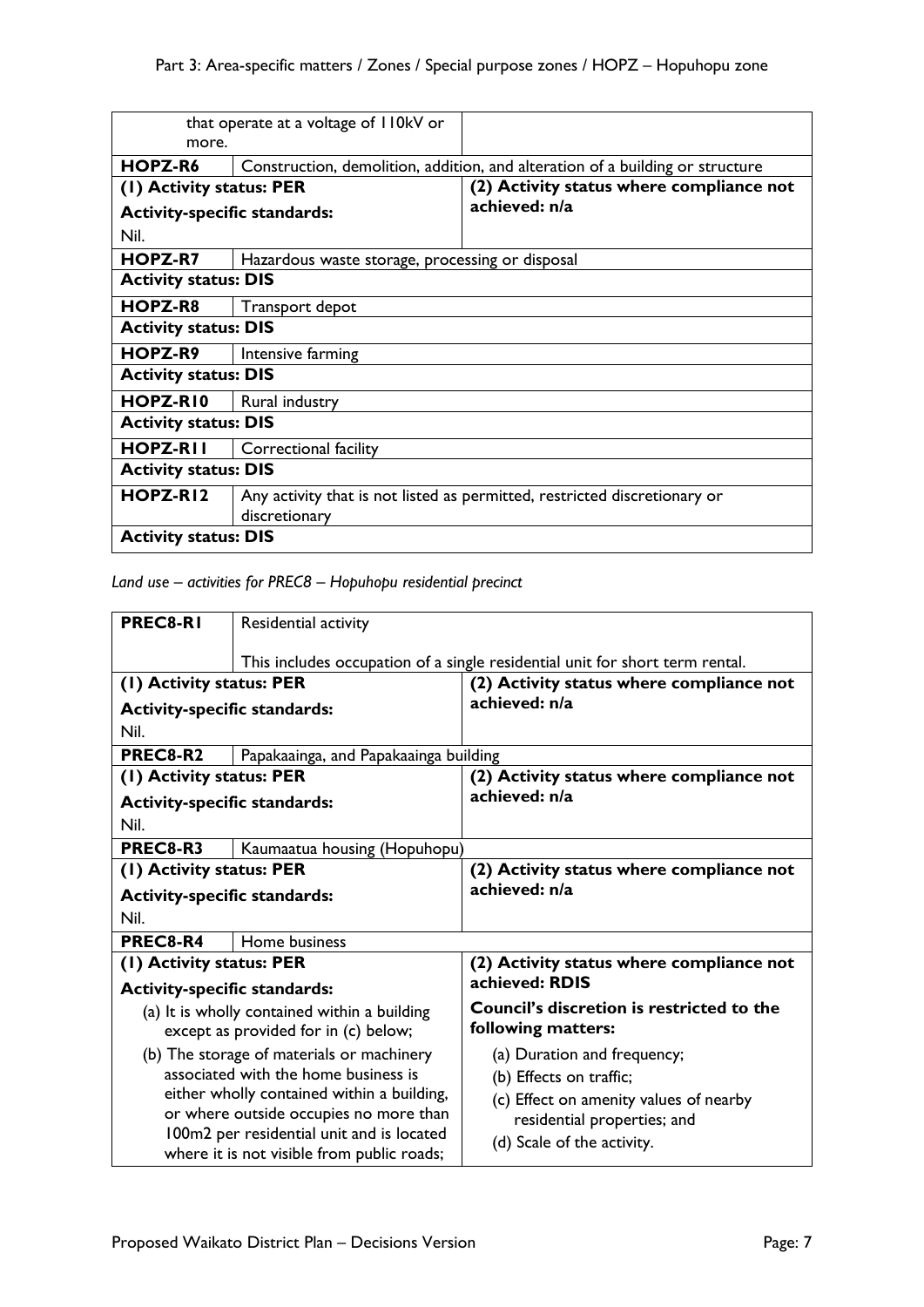| (c) No more than 2 people who are not<br>permanent residents of the residential<br>unit are employed at any one time;<br>(d) Unloading and loading of vehicles or the<br>receiving of customers or deliveries may<br>only occur between 7:30am and 7:00pm |                                                                        |
|-----------------------------------------------------------------------------------------------------------------------------------------------------------------------------------------------------------------------------------------------------------|------------------------------------------------------------------------|
| on any day;                                                                                                                                                                                                                                               |                                                                        |
| (e) Machinery may only be operated<br>between 7.30am and 9.00 pm on any day.                                                                                                                                                                              |                                                                        |
| <b>PREC8-R5</b><br>Homestay                                                                                                                                                                                                                               |                                                                        |
| (1) Activity status: PER                                                                                                                                                                                                                                  | (2) Activity status where compliance not                               |
| <b>Activity-specific standards:</b>                                                                                                                                                                                                                       | achieved: RDIS                                                         |
| (a) No more than 4 temporary residents in a<br>residential unit.                                                                                                                                                                                          | <b>Council's discretion is restricted to the</b><br>following matters: |
|                                                                                                                                                                                                                                                           | (a) Duration and frequency;                                            |
|                                                                                                                                                                                                                                                           | (b) Effects on traffic;                                                |
|                                                                                                                                                                                                                                                           | (c) Effect on amenity values of nearby<br>residential properties;      |
|                                                                                                                                                                                                                                                           | (d) Number of temporary residents;                                     |

*Land use – activities for PREC9 – Hopuhopu education and conference* 

| PREC9-RI                            | Visitor accommodation            |                                                                        |
|-------------------------------------|----------------------------------|------------------------------------------------------------------------|
| (1) Activity status: PER            |                                  | (2) Activity status where compliance not                               |
| <b>Activity-specific standards:</b> |                                  | achieved: n/a                                                          |
| Nil.                                |                                  |                                                                        |
| PREC9-R2                            | Marae complex                    |                                                                        |
| (I) Activity status: PER            |                                  | (2) Activity status where compliance not                               |
| <b>Activity-specific standards:</b> |                                  | achieved: n/a                                                          |
| Nil.                                |                                  |                                                                        |
| <b>PREC9-R3</b>                     | Community facility               |                                                                        |
| (1) Activity status: PER            |                                  | (2) Activity status where compliance not                               |
| <b>Activity-specific standards:</b> |                                  | achieved: n/a                                                          |
| Nil.                                |                                  |                                                                        |
| PREC9-R4                            |                                  | Educational facility including waananga, koohanga reo and kura kaupapa |
| (1) Activity status: PER            |                                  | (2) Activity status where compliance not                               |
| <b>Activity-specific standards:</b> |                                  | achieved: n/a                                                          |
| Nil.                                |                                  |                                                                        |
| PREC9-R5                            | Conference centre and facilities |                                                                        |
| (1) Activity status: PER            |                                  | (2) Activity status where compliance not                               |
| <b>Activity-specific standards:</b> |                                  | achieved: n/a                                                          |
| Nil.                                |                                  |                                                                        |
|                                     |                                  |                                                                        |
| PREC9-R6                            | Health facility including hauora |                                                                        |
| (1) Activity status: PER            |                                  | (2) Activity status where compliance not                               |
| <b>Activity-specific standards:</b> |                                  | achieved: n/a                                                          |

*Land use – activities for PREC10 – Hopuhopu business precinct*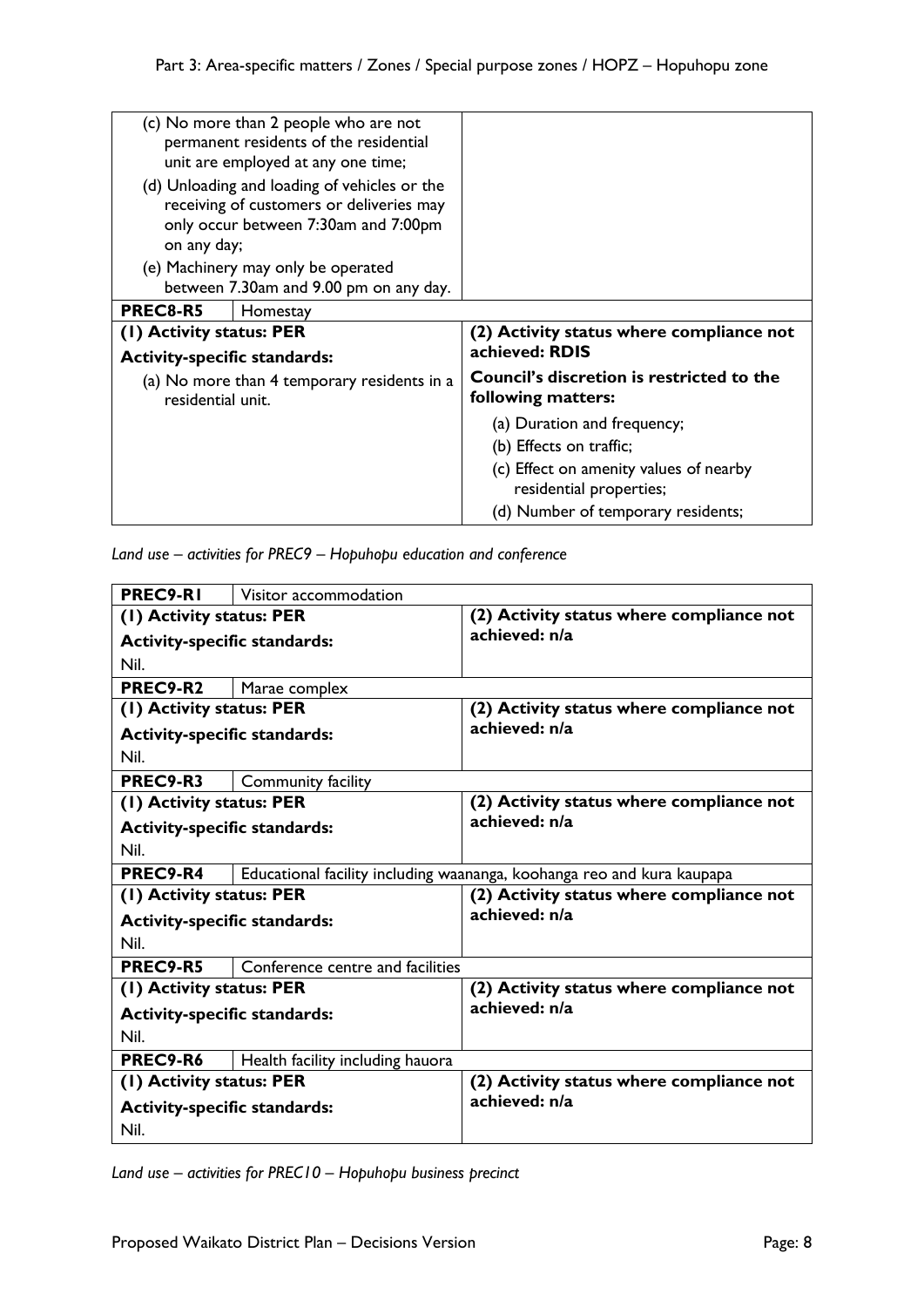| PRECI0-RI                           | Visitor accommodation                        |                                          |
|-------------------------------------|----------------------------------------------|------------------------------------------|
| (1) Activity status: PER            |                                              | (2) Activity status where compliance not |
| <b>Activity-specific standards:</b> |                                              | achieved: n/a                            |
| Nil.                                |                                              |                                          |
| PREC10-R2                           | Marae complex                                |                                          |
| (1) Activity status: PER            |                                              | (2) Activity status where compliance not |
| <b>Activity-specific standards:</b> |                                              | achieved: n/a                            |
| Nil.                                |                                              |                                          |
| <b>PREC10-R3</b>                    | Organised recreation (Hopuhopu)              |                                          |
| (1) Activity status: PER            |                                              | (2) Activity status where compliance not |
| <b>Activity-specific standards:</b> |                                              | achieved: DIS                            |
|                                     | (a) The activity does not involve motorsport |                                          |
| PREC10-R4                           | Indoor recreation (Hopuhopu)                 |                                          |
| (1) Activity status: PER            |                                              | (2) Activity status where compliance not |
| <b>Activity-specific standards:</b> |                                              | achieved: n/a                            |
| Nil.                                |                                              |                                          |
| PREC10-R5                           | Community facility                           |                                          |
| (1) Activity status: PER            |                                              | (2) Activity status where compliance not |
| <b>Activity-specific standards:</b> |                                              | achieved: n/a                            |
| Nil.                                |                                              |                                          |
| PREC10-R6                           | Whare taonga (museum)                        |                                          |
| (1) Activity status: PER            |                                              | (2) Activity status where compliance not |
| <b>Activity-specific standards:</b> |                                              | achieved: n/a                            |
| Nil.                                |                                              |                                          |
| PREC10-R7                           | Conference centre and facilities             |                                          |
| (1) Activity status: PER            |                                              | (2) Activity status where compliance not |
| <b>Activity-specific standards:</b> |                                              | achieved: n/a                            |
| Nil.                                |                                              |                                          |
| PREC10-R8                           | Trade and industry training activity         |                                          |
| (I) Activity status: PER            |                                              | (2) Activity status where compliance not |
| <b>Activity-specific standards:</b> |                                              | achieved: n/a                            |
| Nil.                                |                                              |                                          |
| PREC10-R9                           | Light industry                               |                                          |
| (1) Activity status: PER            |                                              | (2) Activity status where compliance not |
| <b>Activity-specific standards:</b> |                                              | achieved: n/a                            |
| Nil.                                |                                              |                                          |
| <b>PREC10-R10</b>                   | Commercial activity                          |                                          |
| (1) Activity status: PER            |                                              | (2) Activity status where compliance not |
| <b>Activity-specific standards:</b> |                                              | achieved: n/a                            |
| Nil.                                |                                              |                                          |
| PRECIO-RII                          | Office                                       |                                          |
| (1) Activity status: PER            |                                              | (2) Activity status where compliance not |
| <b>Activity-specific standards:</b> |                                              | achieved: n/a                            |
| Nil.                                |                                              |                                          |
| <b>PREC10-R12</b>                   | Health facility including hauora             |                                          |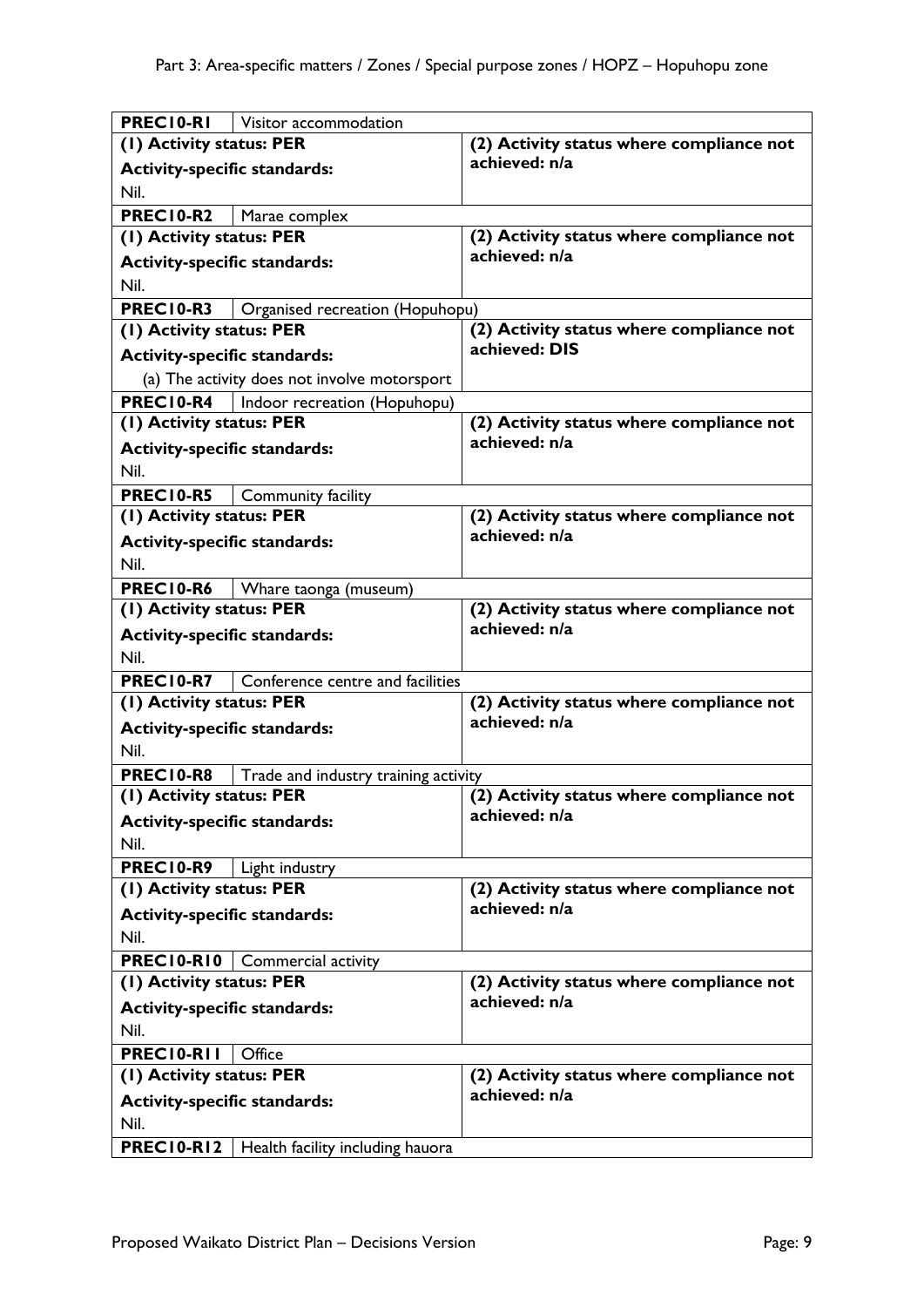| (1) Activity status: PER                      | (2) Activity status where compliance not                  |
|-----------------------------------------------|-----------------------------------------------------------|
| <b>Activity-specific standards:</b>           | achieved: n/a                                             |
| Nil.                                          |                                                           |
| <b>PREC10-R13</b>   Public transport facility |                                                           |
| (1) Activity status: PER                      | (2) Activity status where compliance not<br>achieved: n/a |
| <b>Activity-specific standards:</b>           |                                                           |
| Nil.                                          |                                                           |

*Land use – activities for PREC11 – Hopuhopu open space precinct*

| <b>PRECII-RI</b>                    | Organised recreation (Hopuhopu)                        |                                                  |
|-------------------------------------|--------------------------------------------------------|--------------------------------------------------|
| (1) Activity status: PER            |                                                        | (2) Activity status where compliance not         |
| <b>Activity-specific standards:</b> |                                                        | achieved: DIS                                    |
|                                     | (a) The activity does not involve                      |                                                  |
| motorsport.                         |                                                        |                                                  |
| PRECII-R2                           | Indoor recreation (Hopuhopu)                           |                                                  |
| (1) Activity status: PER            |                                                        | (2) Activity status where compliance not         |
| <b>Activity-specific standards:</b> |                                                        | achieved: n/a                                    |
| Nil.                                |                                                        |                                                  |
| PRECII-R3                           | Trade and industry training activity                   |                                                  |
| (1) Activity status: PER            |                                                        | (2) Activity status where compliance not         |
| <b>Activity-specific standards:</b> |                                                        | achieved: n/a                                    |
| Nil.                                |                                                        |                                                  |
| PRECII-R4                           | Crafting and carving workshop                          |                                                  |
| (1) Activity status: PER            |                                                        | (2) Activity status where compliance not         |
| <b>Activity-specific standards:</b> |                                                        | achieved: n/a                                    |
| Nil.                                |                                                        |                                                  |
| PRECII-R6                           | Plant nursery                                          |                                                  |
| (1) Activity status: PER            |                                                        | (2) Activity status where compliance not         |
| <b>Activity-specific standards:</b> |                                                        | achieved: RDIS                                   |
|                                     | (a) Any retail sales to the public occur from          | <b>Council's discretion is restricted to the</b> |
|                                     | a single building limited to 50m <sup>2</sup> of gross | following matters:                               |
|                                     | dedicated retail floor area.                           | (a) Effects on traffic;                          |
|                                     |                                                        | (b) Hours and days of operation;                 |
|                                     |                                                        | (c) Noise levels; and                            |
|                                     |                                                        | (d) Site design, layout and amenity.             |
| <b>PREC11-R7</b>                    | Farming                                                |                                                  |
| (1) Activity status: PER            |                                                        | (2) Activity status where compliance not         |
| <b>Activity-specific standards:</b> |                                                        | achieved: n/a                                    |
| Nil.                                |                                                        |                                                  |

*Land use – activities for PREC12 – Hopuhopu mixed use precinct*

| PREC12-RI                           | Kaumaatua housing (Hopuhopu) |                                          |
|-------------------------------------|------------------------------|------------------------------------------|
| (1) Activity status: PER            |                              | (2) Activity status where compliance not |
| <b>Activity-specific standards:</b> |                              | achieved: n/a                            |
| Nil.                                |                              |                                          |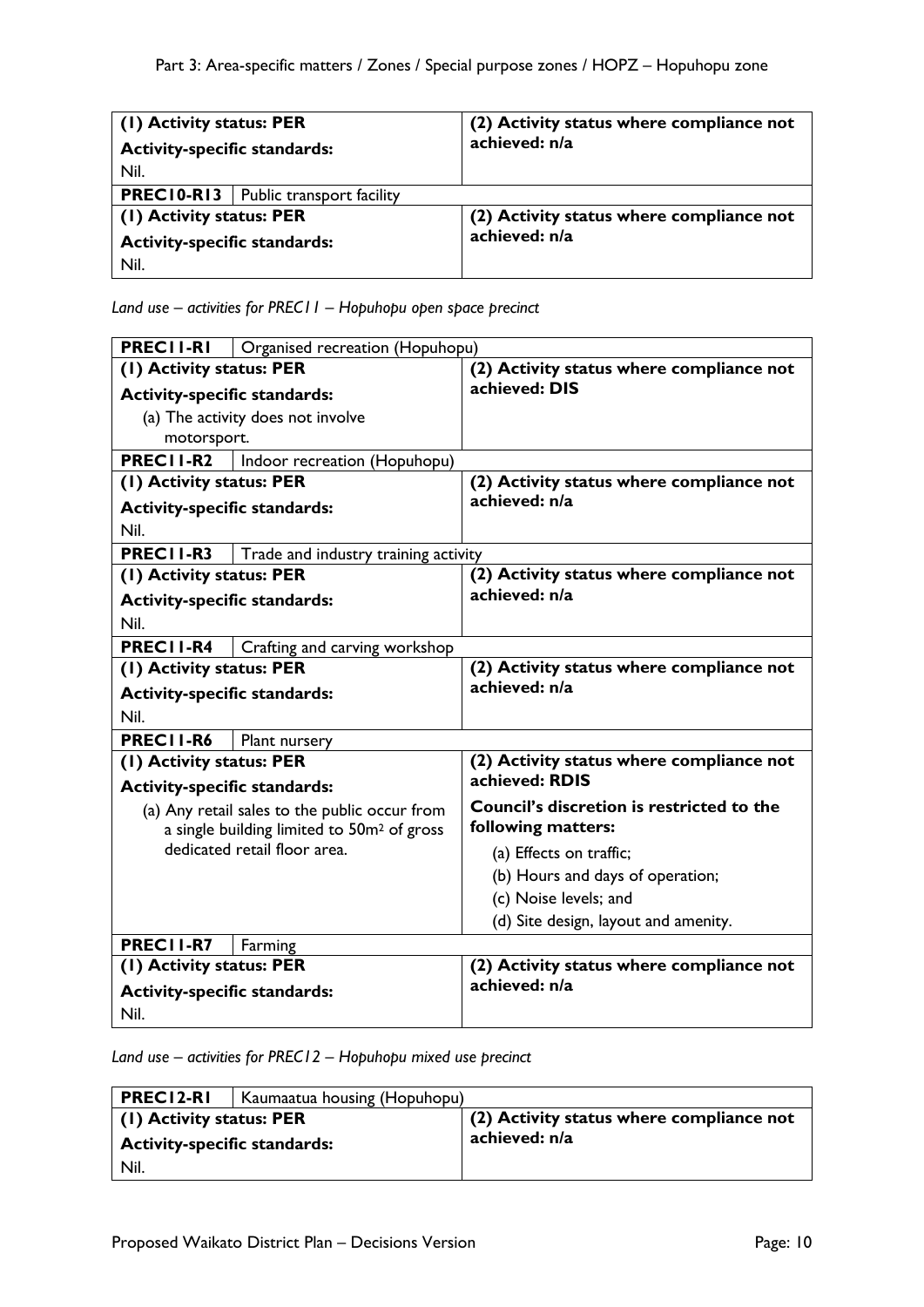| <b>PREC12-R2</b><br>Marae complex                    |                                          |
|------------------------------------------------------|------------------------------------------|
| (1) Activity status: PER                             | (2) Activity status where compliance not |
| <b>Activity-specific standards:</b>                  | achieved: n/a                            |
| Nil.                                                 |                                          |
| PREC12-R3<br>Community facility                      |                                          |
| (1) Activity status: PER                             | (2) Activity status where compliance not |
| <b>Activity-specific standards:</b>                  | achieved: n/a                            |
| Nil.                                                 |                                          |
| <b>PREC12-R4</b><br>Whare taonga (museum)            |                                          |
| (1) Activity status: PER                             | (2) Activity status where compliance not |
| <b>Activity-specific standards:</b>                  | achieved: n/a                            |
| Nil.                                                 |                                          |
| <b>PREC12-R5</b><br>Conference centre and facilities |                                          |
| (1) Activity status: PER                             | (2) Activity status where compliance not |
| <b>Activity-specific standards:</b>                  | achieved: n/a                            |
| Nil.                                                 |                                          |
| PREC12-R6<br>Commercial activity                     |                                          |
| (1) Activity status: PER                             | (2) Activity status where compliance not |
| <b>Activity-specific standards:</b>                  | achieved: DIS                            |
| (a) The activity occurs within PREC12 $-$            |                                          |
| Hopuhopu mixed use precinct and the                  |                                          |
| combined total area of all retail activities         |                                          |
| in the Precinct does not exceed 400m <sup>2</sup> of |                                          |
| gross dedicated retail floor area                    |                                          |
| <b>PREC12-R7</b><br>Office                           |                                          |
| (I) Activity status: PER                             | (2) Activity status where compliance not |
| <b>Activity-specific standards:</b>                  | achieved: n/a                            |
| Nil.                                                 |                                          |
| PREC12-R8<br>Health facility including hauora        |                                          |
| (1) Activity status: PER                             | (2) Activity status where compliance not |
| <b>Activity-specific standards:</b>                  | achieved: n/a                            |
| Nil.                                                 |                                          |

*Land use – effects*

| <b>HOPZ-SI</b>                            | Outdoor storage                                                                                                                                                                                                                                                                                        |                                                                                                                                                                                                                                   |
|-------------------------------------------|--------------------------------------------------------------------------------------------------------------------------------------------------------------------------------------------------------------------------------------------------------------------------------------------------------|-----------------------------------------------------------------------------------------------------------------------------------------------------------------------------------------------------------------------------------|
| (1) Activity status: PER<br><b>Where:</b> |                                                                                                                                                                                                                                                                                                        | (2) Activity status where compliance not<br>achieved: RDIS                                                                                                                                                                        |
| use precinct:<br>and                      | (a) Outdoor storage in all precincts except<br>that in PREC10 - Hopuhopu business<br>precinct and PREC12 - Hopuhopu mixed<br>(i) Outdoor storage of goods or<br>materials must comply with all of the<br>following standards:<br>(1) HOPZ-S3 (Height) and HOPZ-S6<br>(Height in relation to boundary); | <b>Council's discretion is restricted to the</b><br>following matters:<br>(a) Visual amenity;<br>(b) Size and location of storage area;<br>(c) Measures to mitigate adverse effects;<br>(d) Effects on loading and parking areas. |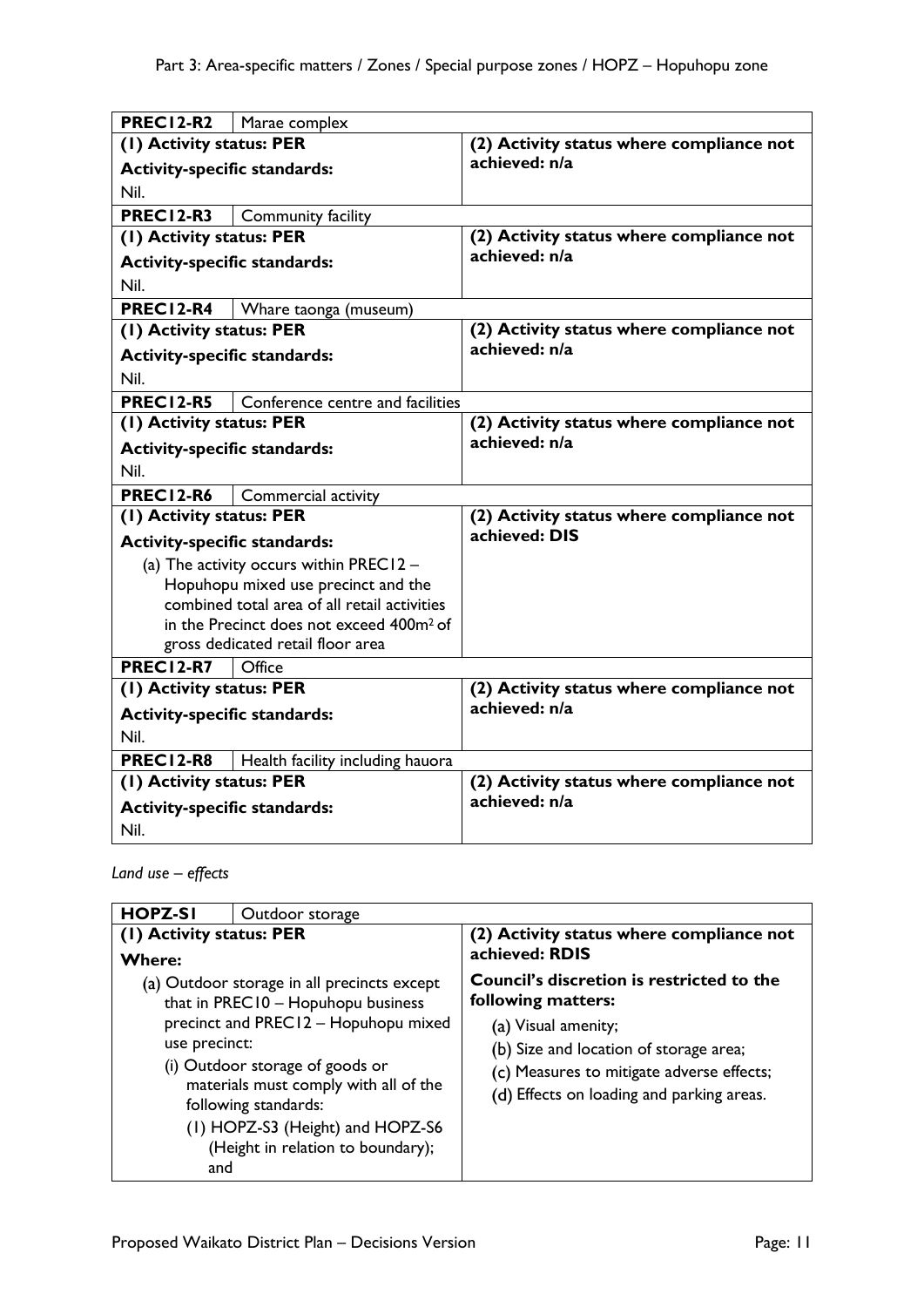| (2) Be fully screened from view from |  |
|--------------------------------------|--|
| any:                                 |  |
| $(3)$ Public road;                   |  |
| (4) Public reserve; and              |  |
| (5) Adjoining site in another zone.  |  |
|                                      |  |

### *Land use – building*

| HOPZ-S2                                                                                                                                                                                                  | Number of residential units |                                                                                                                            |
|----------------------------------------------------------------------------------------------------------------------------------------------------------------------------------------------------------|-----------------------------|----------------------------------------------------------------------------------------------------------------------------|
| (1) Activity status: PER                                                                                                                                                                                 |                             | (2) Activity status where compliance not                                                                                   |
| <b>Where:</b>                                                                                                                                                                                            |                             | achieved: DIS                                                                                                              |
| (a) The total number of residential units in<br>PREC8 - Hopuhopu residential precinct                                                                                                                    |                             |                                                                                                                            |
| does not exceed a residential unit yield                                                                                                                                                                 |                             |                                                                                                                            |
| equivalent to one residential unit per                                                                                                                                                                   |                             |                                                                                                                            |
| 450m <sup>2</sup> across the entirety of PREC8 -                                                                                                                                                         |                             |                                                                                                                            |
| Hopuhopu residential precinct;                                                                                                                                                                           |                             |                                                                                                                            |
| HOPZ-S3                                                                                                                                                                                                  | Height - building general   | (2) Activity status where compliance not                                                                                   |
| (I) Activity status: PER                                                                                                                                                                                 |                             | achieved: RDIS                                                                                                             |
| <b>Where:</b><br>(a) The maximum height of any building or<br>structure, measured from the natural<br>ground level immediately below that part                                                           |                             | <b>Council's discretion is restricted to the</b><br>following matters:<br>(a) Height of the building;                      |
| of the structure, must not exceed:<br>(i) 8m above ground level in PREC8 -<br>Hopuhopu residential precinct;<br>(ii) 12m above ground level in PREC9 -<br>Hopuhopu education and conference<br>precinct; |                             | (b) Design and location of the building;<br>(c) Extent of shading on an adjoining site;<br>(d) Privacy on adjoining sites. |
| (iii) 12m above ground level in PREC10 -<br>Hopuhopu business precinct;<br>(iv) 15m above ground level in in PREC11<br>- Hopuhopu open space precinct; and                                               |                             |                                                                                                                            |
| (v) 12m above ground level in PREC12 -<br>Hopuhopu mixed use precinct.                                                                                                                                   |                             |                                                                                                                            |
| HOPZ-S4                                                                                                                                                                                                  | Height - floodlight         |                                                                                                                            |
| (1) Activity status: PER<br><b>Where:</b>                                                                                                                                                                |                             | (2) Activity status where compliance not<br>achieved: DIS                                                                  |
| (a) Any floodlight must not exceed a<br>maximum height of 12m, measured from<br>the natural ground level.                                                                                                |                             |                                                                                                                            |
| HOPZ-S5                                                                                                                                                                                                  | Height of fences or walls   |                                                                                                                            |
| (I) Activity status: PER<br><b>Where:</b>                                                                                                                                                                |                             | (2) Activity status where compliance not<br>achieved: RDIS                                                                 |
| (a) Fences and walls along any zone<br>boundary, road boundary, boundary of<br>adjoining sites. or within building<br>setbacks under HOPZ-S7 - HOPZ-S8 on                                                |                             | Council's discretion is restricted to the<br>following matters:<br>(a) Building materials and design;                      |
| a site, measured from the natural ground                                                                                                                                                                 |                             | (b) Effects on amenity;<br>(c) Public space visibility.                                                                    |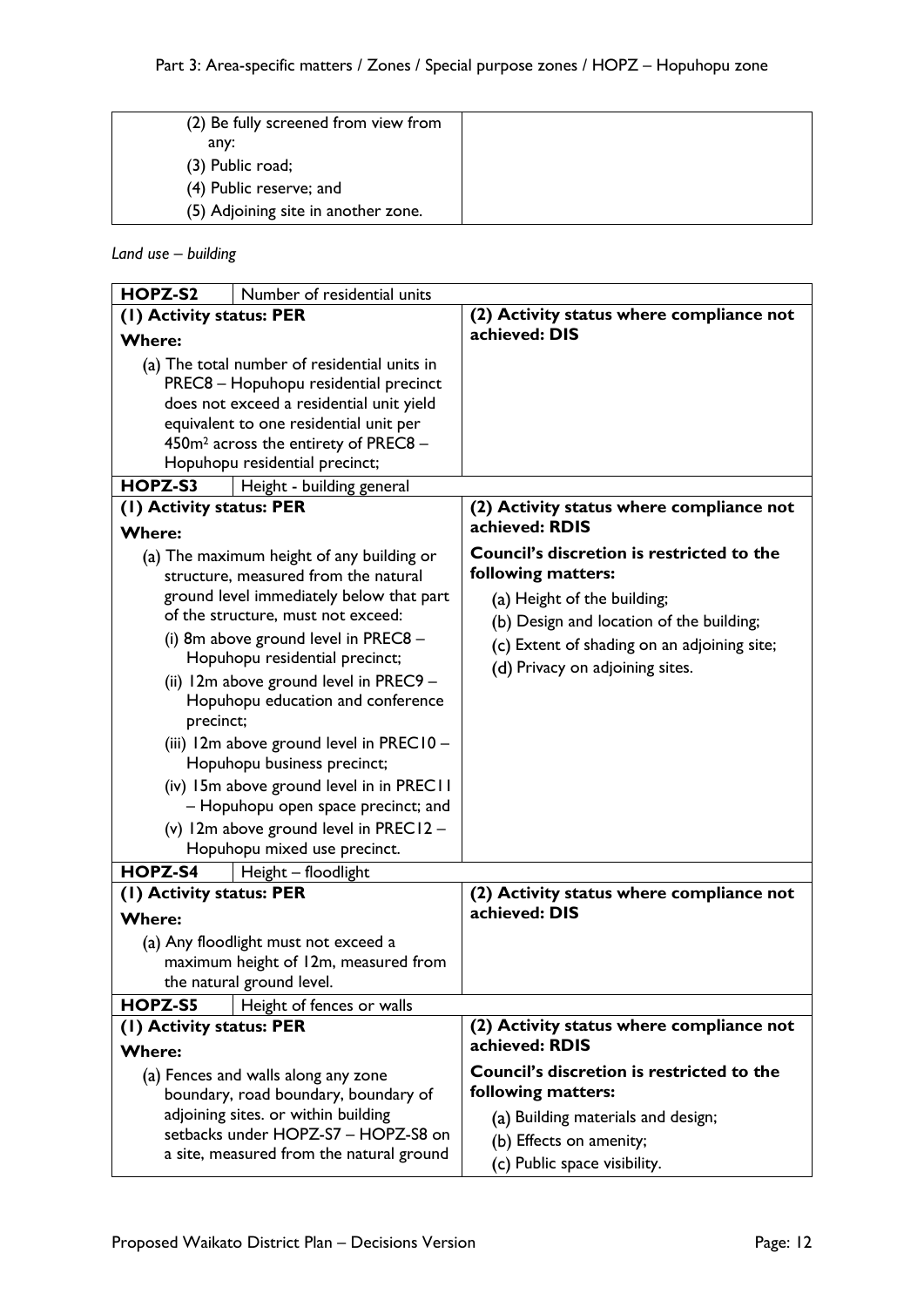| level immediately below that part of the                                        |                                          |                                                                                                           |
|---------------------------------------------------------------------------------|------------------------------------------|-----------------------------------------------------------------------------------------------------------|
| structure, must be no higher than:                                              |                                          |                                                                                                           |
| (i) 1.2m if solid:                                                              |                                          |                                                                                                           |
| (ii) 1.8m if the fence is:                                                      |                                          |                                                                                                           |
| (1) Visually permeable for the full                                             |                                          |                                                                                                           |
| 1.8m height of the fence or wall;                                               |                                          |                                                                                                           |
| or                                                                              |                                          |                                                                                                           |
| (2) Solid up to 1.2m and visually                                               |                                          |                                                                                                           |
|                                                                                 | permeable between 1.2 and 1.8m.          |                                                                                                           |
| HOPZ-S6                                                                         | Height in relation to boundary           |                                                                                                           |
| (1) Activity status: PER                                                        |                                          | (2) Activity status where compliance not                                                                  |
| <b>Where:</b>                                                                   |                                          | achieved: RDIS                                                                                            |
| (a) A building or structure must not<br>protrude through a height control plane |                                          | <b>Council's discretion is restricted to the</b><br>following matters:                                    |
| rising at an angle of 45 degrees                                                |                                          | (a) Height of the building;                                                                               |
| commencing at an elevation of 2.5m                                              |                                          | (b) Design and location of the building;                                                                  |
|                                                                                 | above ground level at every point of the | (c) Admission of daylight and sunlight to the                                                             |
| zone boundary, a road boundary, or                                              |                                          | site and other site;                                                                                      |
|                                                                                 | boundaries of adjoining sites.           | (d) Privacy on any other site;                                                                            |
|                                                                                 |                                          | (e) Amenity values of the locality                                                                        |
| HOPZ-S7                                                                         | Building setbacks - All boundaries       |                                                                                                           |
| (1) Activity status: PER                                                        |                                          | (2) Activity status where compliance not                                                                  |
| <b>Where:</b>                                                                   |                                          | achieved: RDIS                                                                                            |
|                                                                                 |                                          | Council's discretion is restricted to the                                                                 |
| (a) A building must be set back a minimum<br>of:                                |                                          | following matters:                                                                                        |
| (i) 3m from a road or zone boundary;                                            |                                          | (a) Height, design and location of the                                                                    |
| (ii) 3m from the boundary of an adjoining                                       |                                          | building relative to the boundary;                                                                        |
| site.                                                                           |                                          | (b) Impacts on the privacy for adjoining                                                                  |
| (b) HOPZ-S7(1) does not apply to a                                              |                                          | site(s);                                                                                                  |
| structure that is not a building.                                               |                                          | (c) Impacts on amenity values, including main<br>living areas, outdoor living space of<br>adjoining land; |
|                                                                                 |                                          | (d) Landscaping and/or screening; and                                                                     |
|                                                                                 |                                          | (e) Road network safety and efficiency.                                                                   |
| HOPZ-S8                                                                         | Building setback - sensitive land use    |                                                                                                           |
| (1) Activity status: PER                                                        |                                          | (2) Activity status where compliance not                                                                  |
| <b>Where:</b>                                                                   |                                          | achieved: DIS                                                                                             |
| (a) Any building for a sensitive land use must<br>be set back a minimum of:     |                                          |                                                                                                           |
| (i) 15m from a regional arterial road;                                          |                                          |                                                                                                           |
| (ii) 300m from oxidation ponds that are                                         |                                          |                                                                                                           |
| part of a municipal wastewater                                                  |                                          |                                                                                                           |
| treatment facility on another site;                                             |                                          |                                                                                                           |
| (iii) 30m from a municipal wastewater                                           |                                          |                                                                                                           |
| treatment facility where the                                                    |                                          |                                                                                                           |
| treatment process is fully enclosed;                                            |                                          |                                                                                                           |
| (iv) 300m from buildings or outdoor                                             |                                          |                                                                                                           |
| enclosures used for an intensive                                                |                                          |                                                                                                           |
| farming activity. This setback does                                             |                                          |                                                                                                           |